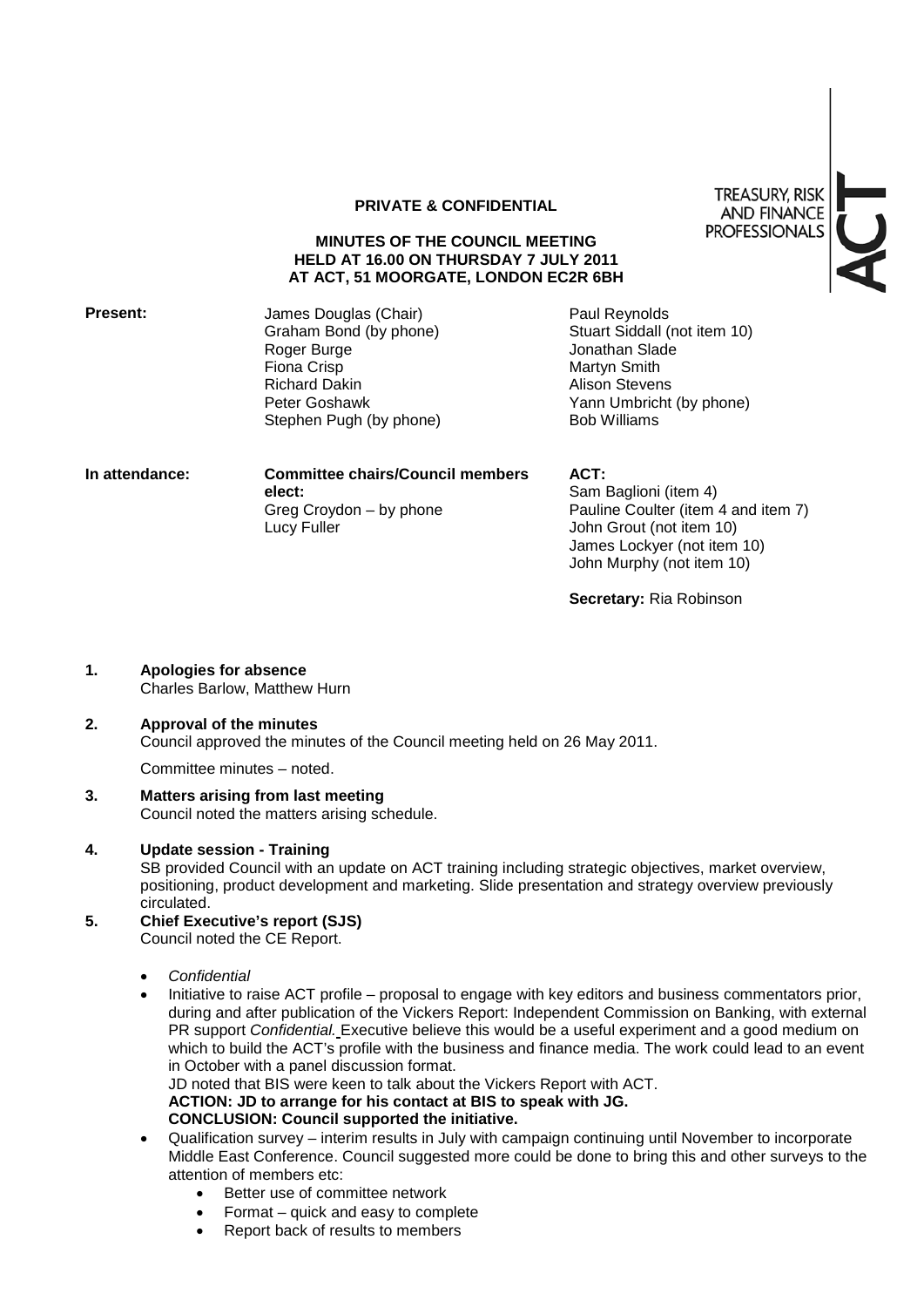#### • Dedicated emails rather than just linking with e-newsletter where it can get "lost" **ACTION: SJS to consider with marketing and communications team**

## **6. Bribery Act update and draft policy**

RR outlined the work undertaken to complete the anti-bribery risk assessment, draft an anti-bribery policy and to raise awareness of the ACT's anti-bribery stance with staff, Council and service providers. A series of further actions was highlighted in the paper circulated and progress with these would be reported back to Council. Going forward the anti-bribery risk assessment would be incorporated into the ACT's overall risk assessment which would be reviewed by ARAC and Council in November each year.

Council asked that all members of staff sign up to the policy which would be cascaded down through the Executive team.

#### **ACTIONS:**

- **Actions highlighted to be dealt with and progress reported back to Council at next meeting**
- **Anti-bribery policy to be available on website (following Council approval)**
- **All staff to sign acceptance of policy (following Council approval)**

## **CONCLUSION: Council approved the anti-bribery policy**

**7. Advisory Board Dinner feedback** (This item was taken after item 4). The President reported on the last Advisory Board dinner which took place on 22 June. There were two main items of discussion:

ACT profile – SJS updated the Board on the proposal to raise the ACT profile through improving level of debate around Vickers Report. The Board supported the initiative with external support.

Annual Dinner – some members of the Board were keen that we introduced a more serious speaker for the dinner in addition to the guest speaker, Dara O'Briain. PC confirmed that we would look to get someone for a 10 minute slot - Council favoured sourcing this through the sponsor, Barclays.

## **ACTION: PC to approach Barclays (BW also has contact at Barclays if needed).**

## **8. Any other business**

## **(i) Ratification of new committee members**

Council ratified the appointment of the following committee members:

## **Education Advisory Board (EAB)**

Paul Ward MCT, Director, PwC Callum McKenzie, non-member, Director of Student Training, ICAS

Council noted and expressed its thanks to the following retiring members of EAB: Mark Allison, Non-member, Executive Director – Education, ICAS Doug Williamson FCT, Doug Williamson Ltd

## **Exam Board I (Associate)**

Alan Drew AMCT, Group Treasurer, Signet Sanjeev Gandhi MCT, Director, Finance Consulting, PwC

Council noted and expressed its thanks to Raj Gandhi FCT who retires from the Exam Board.

## **(ii) Appointment of next VP**

RR noted that ARAC would consider its recommendation to Council on the next VP at its meeting in **September** 

#### **ACTION: Any Council Member interested in putting themselves forward for the VP role should speak with either RR or MH.**

## **(iii) Other items**

SJS informed Council that Melissa Brittain, Office Manager, would now join the Executive team reporting directly to the CEO. Her title had been changed to Head of HR and Facilities. RR and MB had developed the HR function over recent years and the change reflected Melissa's increasing contribution in this area. RR's title had changed to Director of Membership & Company Secretary and reflected her increasing